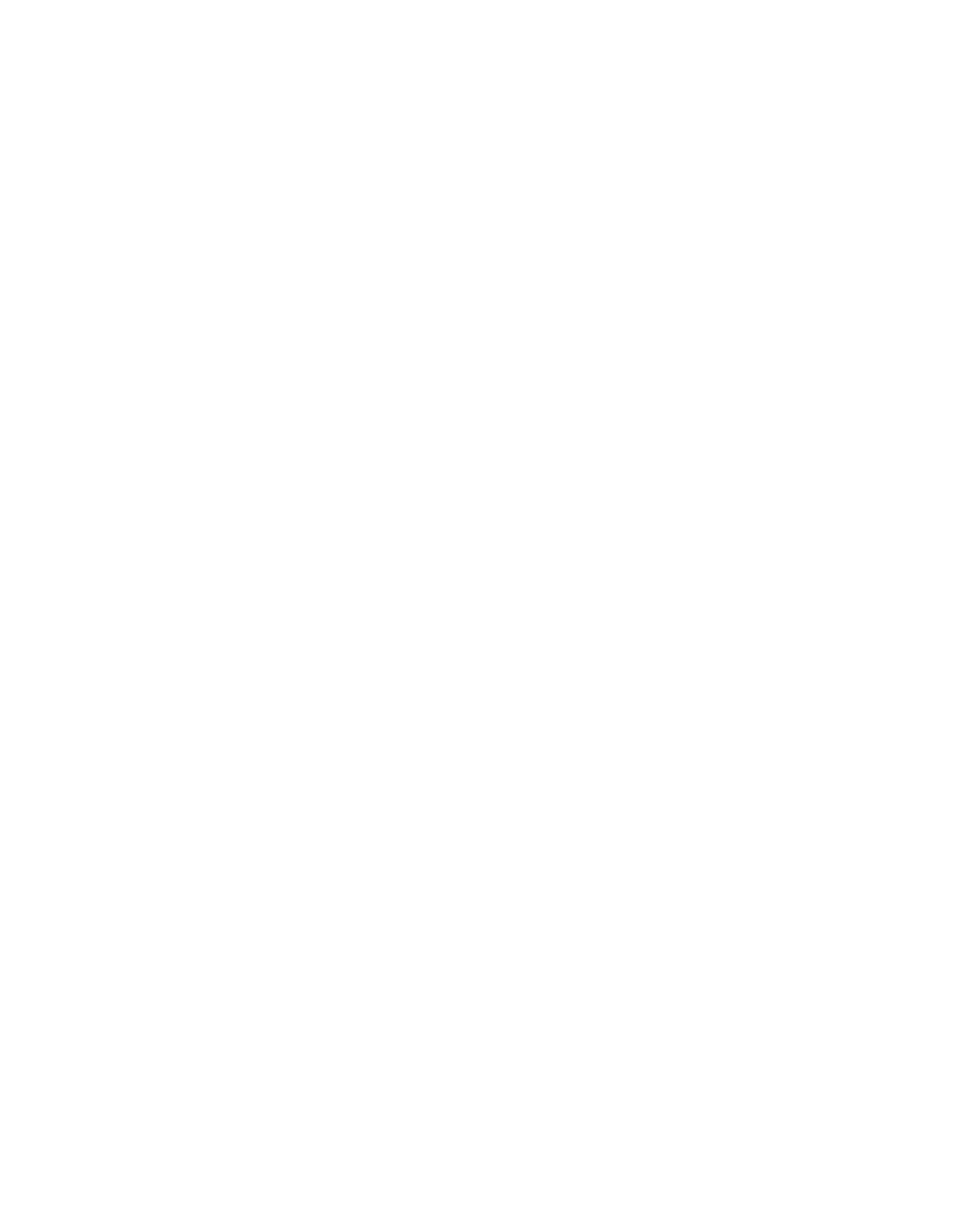| <b>Project Number</b>                    | <b>Project Name</b>                                                   | <b>Project Type</b> | <b>Construction Start</b><br>(Month Year) | <b>Construction End</b><br>(Month Year) |  |
|------------------------------------------|-----------------------------------------------------------------------|---------------------|-------------------------------------------|-----------------------------------------|--|
| <b>County of Orange (Unincorporated)</b> |                                                                       |                     |                                           |                                         |  |
| 7-65                                     | Gisler-Red Hill Interceptor Rehabilitation                            | Rehab               | Sep 2022                                  | Dec 2024                                |  |
| 7-66                                     | Sunflower and Red Hill Interceptor Rehab/Repair                       | Rehab               | Mar 2021                                  | May 2022                                |  |
| 7-67                                     | Main Street Pump Station Replacement and Force Main<br>Rehabilitation | Rehab               | August 2022                               | <b>July 2024</b>                        |  |
| X-066                                    | Tustin-Orange Interceptor Sewer at Reach 18 Rehabilitation            | Rehab               | Jul 2034                                  | Dec 2036                                |  |
| X-082                                    | North Trunk Improvement Project                                       | Replace             | May 2024                                  | Nov 2025                                |  |
| X-078                                    | Air Jumper Additions and Rehabilitation*                              | Rehab               | May 2023                                  | Nov 2032                                |  |
| Anaheim                                  |                                                                       |                     |                                           |                                         |  |
| X-063                                    | South Santa Ana River Interceptor Connector Rehabilitation            | Rehab               | Jun 2029                                  | Dec 2031                                |  |
| X-086                                    | Santa Ana River Sewer Relief                                          | Replace             | Sep 2034                                  | Aug 2037                                |  |
| X-078                                    | Air Jumper Additions and Rehabilitation*                              | Rehab               | May 2023                                  | Nov 2032                                |  |
| <b>Buena Park</b>                        |                                                                       |                     |                                           |                                         |  |
| X-078                                    | Air Jumper Additions and Rehabilitation*                              | Rehab               | May 2023                                  | Nov 2032                                |  |
| Orange                                   |                                                                       |                     |                                           |                                         |  |
| $2 - 49$                                 | <b>Taft Branch Sewer Improvements</b>                                 | Replace             | Feb 2028                                  | Sept 2029                               |  |
| X-065                                    | Tustin-Orange Interceptor Sewer at Reach 17 Rehabilitation            | Rehab               | Dec 2031                                  | Dec 2032                                |  |
| X-066                                    | Tustin-Orange Interceptor Sewer at Reach 18 Rehabilitation            | Rehab               | Jul 2034                                  | Dec 2036                                |  |
| X-068                                    | North Trunk Rehabilitation                                            | Rehab               | Jun 2037                                  | Dec 2037                                |  |
| X-078                                    | Air Jumper Additions and Rehabilitation*                              | Rehab               | May 2023                                  | <b>Nov 2032</b>                         |  |
| Costa Mesa                               |                                                                       |                     |                                           |                                         |  |
| 7-65                                     | Gisler-Red Hill Interceptor Rehabilitation                            | Rehab               | Sep 2022                                  | Dec 2024                                |  |
| 7-66                                     | Sunflower and Red Hill Interceptor Rehab/Repair                       | Rehab               | Mar 2021                                  | May 2022                                |  |
| 7-67                                     | Main Street Pump Station Replacement and Force Main<br>Rehabilitation | Rehab               | August 2022                               | <b>July 2024</b>                        |  |
| X-026                                    | College Ave. Force Main Rehabilitation                                | Rehab               | Nov 2027                                  | Jan 2028                                |  |
| X-040                                    | College Avenue Pump Station Replacement                               | Replace             | Oct 2036                                  | Dec 2037                                |  |
| X-076                                    | Santa Ana Trunk Sewer Rehabilitation Phase II                         | Rehab               | Oct 2023                                  | Apr 2026                                |  |
| X-078                                    | Air Jumper Additions and Rehabilitation*                              | Rehab               | May 2023                                  | Nov 2032                                |  |
| X-082                                    | North Trunk Improvement Project                                       | Replace             | May 2024                                  | Nov 2025                                |  |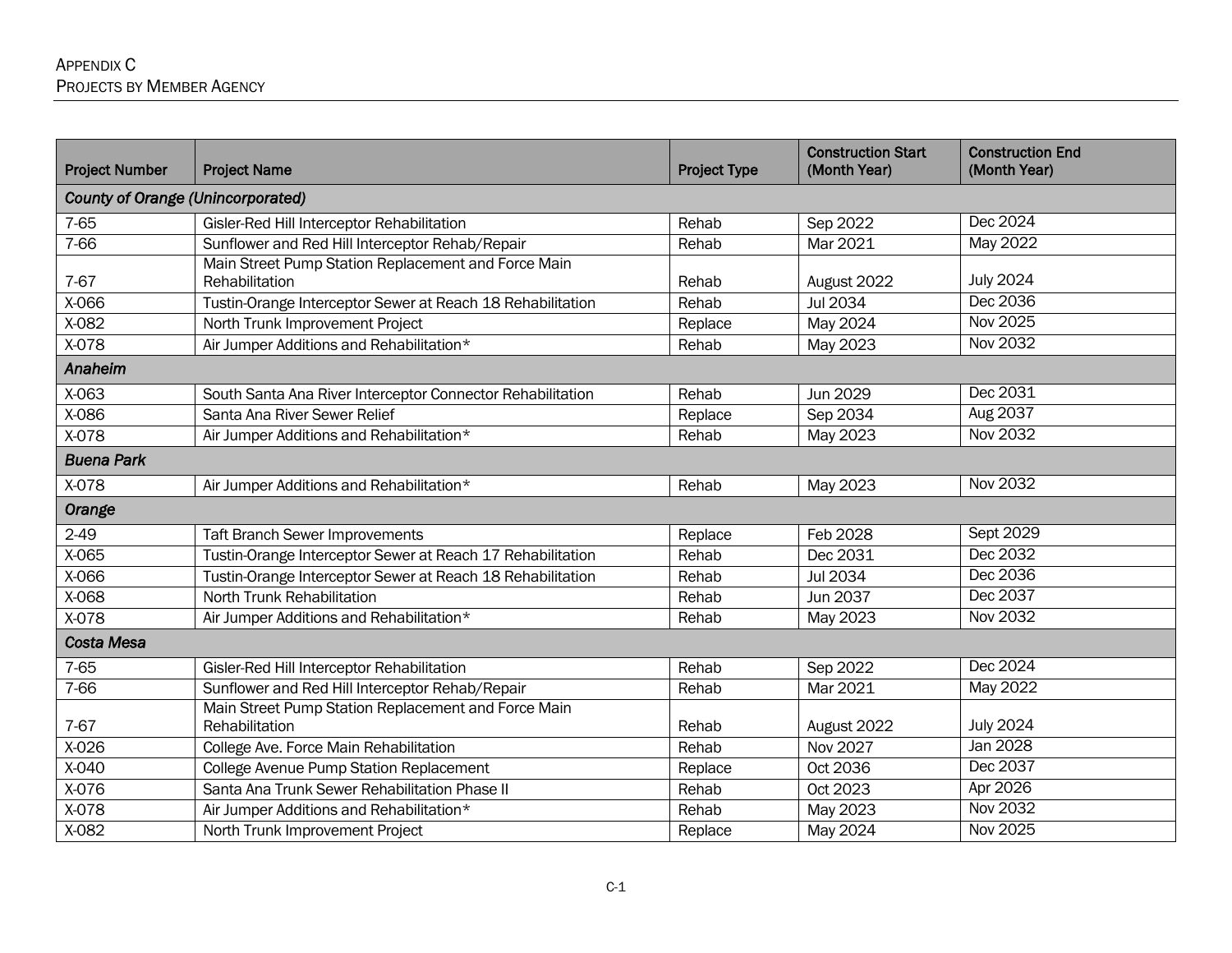| <b>Project Number</b>              | <b>Project Name</b>                                                      | <b>Project Type</b> | <b>Construction Start</b><br>(Month Year) | <b>Construction End</b><br>(Month Year) |
|------------------------------------|--------------------------------------------------------------------------|---------------------|-------------------------------------------|-----------------------------------------|
| <b>Cypress</b>                     |                                                                          |                     |                                           |                                         |
| X-078                              | Air Jumper Additions and Rehabilitation*                                 | Rehab               | May 2023                                  | Nov 2032                                |
|                                    | <b>Fountain Valley (Collection System Projects)</b>                      |                     |                                           |                                         |
| X-076                              | Santa Ana Trunk Sewer Rehabilitation Phase II                            | Rehab               | Oct 2023                                  | Apr 2026                                |
| X-078                              | Air Jumper Additions and Rehabilitation*                                 | Rehab               | May 2023                                  | <b>Nov 2032</b>                         |
| Fountain Valley (Plant 1 Projects) |                                                                          |                     |                                           |                                         |
| $J-120$                            | Plantwide Miscellaneous Process Control Systems Upgrades                 | Replace             | Oct 2024                                  | Oct 2029                                |
| $J-121$                            | <b>UPS System Upgrades</b>                                               | Replace             | Feb 2027                                  | Aug 2028                                |
| $J-133$                            | Laboratory Rehabilitation or Replacement at Plant 1                      | Rehab               | Oct 2024                                  | Apr 2026                                |
|                                    | Plantwide Miscellaneous Electrical Power Distribution System             |                     |                                           |                                         |
| $J-98$                             | Improvements                                                             | Replace             | Mar 2021                                  | Dec 2037                                |
| P1-126                             | Primary Clarifiers Replacements and Improvements                         | Replace             | Jun 2024                                  | Mar 2029                                |
| P1-127                             | <b>Central Generation Rehabilitation</b>                                 | Rehab               | Nov 2031                                  | Dec 2034                                |
| P1-135                             | Digester Ferric Piping Replacement                                       | Replace             | Apr 2023                                  | Apr 2025                                |
| X-006                              | Waste Side-Stream Pump Station 1 Upgrade                                 | Rehab               | Nov 2035                                  | <b>Nov 2037</b>                         |
| X-015                              | <b>Trickling Filters Rehabilitation</b>                                  | Rehab               | Apr 2034                                  | <b>Jun 2037</b>                         |
| $X-017$                            | Primary Clarifiers 6-37                                                  | Rehab               | Mar 2029                                  | Mar-2033                                |
| X-018                              | Activated Sludge 2 Rehabilitation                                        | Rehab               | Apr 2037                                  | Dec 2040                                |
| X-038                              | City Water Pump Station Rehabilitation                                   | Rehab               | Oct 2031                                  | Dec 2032                                |
| X-039                              | Plant Water Pump Station Rehabilitation                                  | Rehab               | Oct 2036                                  | Dec 2037                                |
| X-043                              | <b>DAFT Demolition</b>                                                   | Misc (Demo)         | Apr 2032                                  | Dec 2032                                |
| X-044                              | Steve Anderson Lift Station Rehabilitation                               | Rehab               | Jun 2035                                  | Dec 2036                                |
| X-048                              | Activated Sludge-1 Aeration Basin and Blower Rehabilitation              | Rehab               | Apr 2027                                  | Mar 2031                                |
| X-049                              | Activated Sludge -1 Clarifier and RAS Pump Station Rehabilitation        | Rehab               | Oct 2032                                  | Dec 2035                                |
| X-057                              | Plantwide Miscellaneous Yard Structures Rehabilitation or<br>Replacement | <b>Misc</b>         | May 2025                                  | Dec 2039                                |
| $X-058$                            | Plantwide Miscellaneous Yard Piping Replacement                          | Replace             | May 2025                                  | Dec 2039                                |
| X-059                              | Plantwide Miscellaneous Tunnels Rehabilitation                           | Rehab               | May 2025                                  | Dec 2039                                |
| X-077                              | Switchgear Replacement at Central Generation                             | Replace             | Apr 2025                                  | Dec 2026                                |
| X-079                              | Primary Scrubber Rehabilitation                                          | Rehab               | May 2036                                  | May 2039                                |
| X-090                              | Network, Telecommunications, and Service Relocation at Plant 1           | Misc                | 2024                                      | 2025                                    |
| X-092                              | Standby Generator Feeders for Plant No.1 Secondary Systems               | <b>Misc</b>         | Aug 2026                                  | <b>Feb 2028</b>                         |
|                                    |                                                                          |                     |                                           |                                         |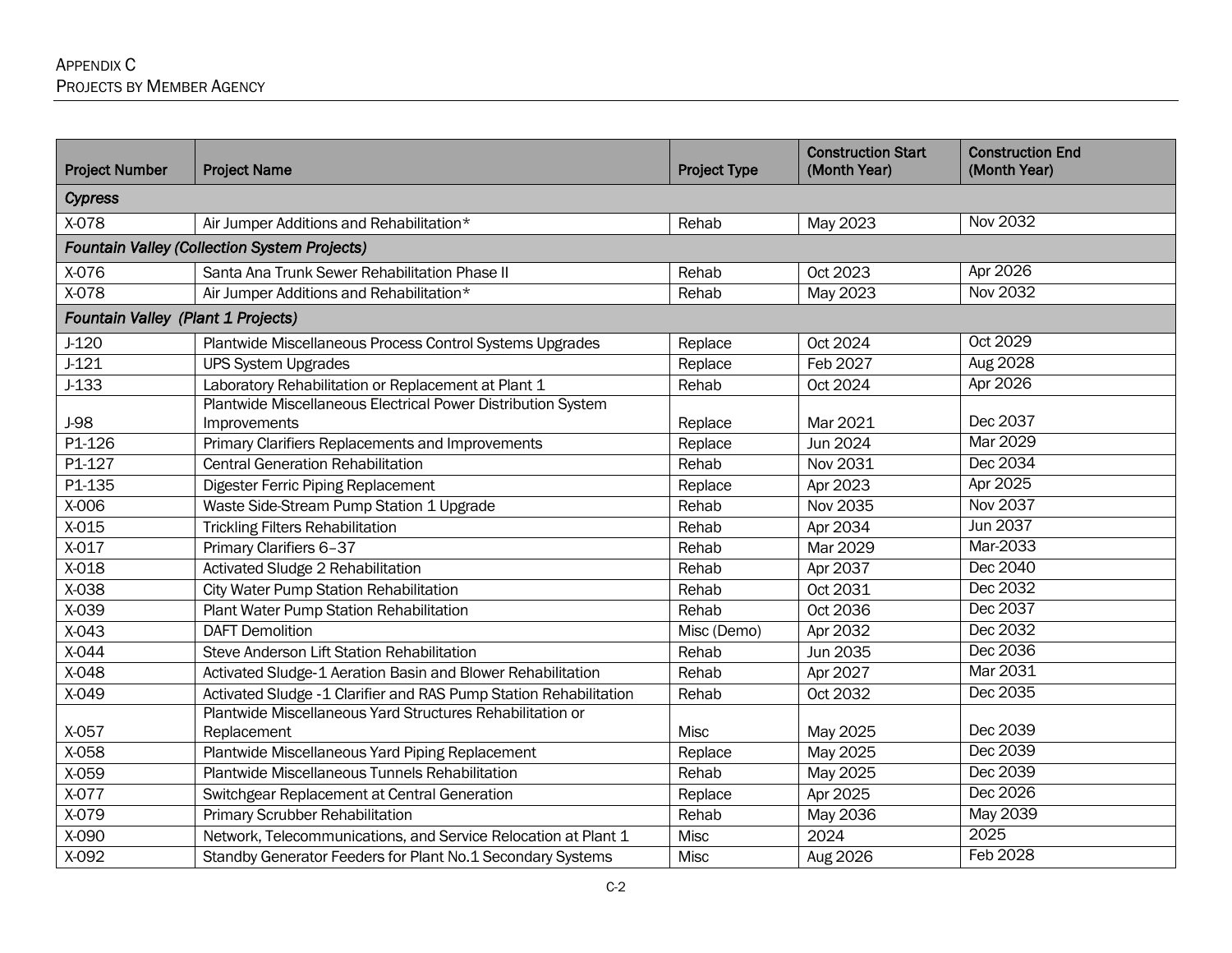| <b>Project Number</b>               | <b>Project Name</b>                                                 | <b>Project Type</b> | <b>Construction Start</b><br>(Month Year) | <b>Construction End</b><br>(Month Year) |
|-------------------------------------|---------------------------------------------------------------------|---------------------|-------------------------------------------|-----------------------------------------|
| X-093                               | Administrative Facilities and Power Building 3A Demolition          | Misc (Demo)         | Nov 2025                                  | Dec 2026                                |
| <b>Fullerton</b>                    |                                                                     |                     |                                           |                                         |
| $2 - 73$                            | Yorba Linda Pump Station Abandonment                                | <b>Misc</b>         | August 2024                               | May 2025                                |
| X-060                               | Newhope Placentia Chemical Dosing Station                           | <b>Misc</b>         | Jul 2024                                  | Dec 2024                                |
| X-078                               | Air Jumper Additions and Rehabilitation*                            | Rehab               | May 2023                                  | <b>Nov 2032</b>                         |
| <b>Garden Grove</b>                 |                                                                     |                     |                                           |                                         |
| X-067 (X-085)                       | Hoover-Western Sub-Trunks Sewer Rehabilitation                      | Rehab               | May 2034                                  | Nov 2035                                |
|                                     | Huntington Beach (Collection System Projects)                       |                     |                                           |                                         |
| X-071                               | Edinger / Springdale Trunk Sewer Rehabilitation                     | Rehab               | Oct 2030                                  | <b>Jun 2032</b>                         |
| X-078                               | Air Jumper Additions and Rehabilitation*                            | Rehab               | May 2023                                  | <b>Nov 2032</b>                         |
| 11-33                               | <b>Edinger Pumping Station Replacement</b>                          | Replace             | Nov 2026                                  | <b>Nov 2028</b>                         |
| 11-34                               | Slater Avenue Pump Station Rehabilitation                           | Rehab               | May 2031                                  | Jun 2033                                |
| Huntington Beach (Plant 2 Projects) |                                                                     |                     |                                           |                                         |
| $J-120$                             | Plantwide Miscellaneous Process Control Systems Upgrades            | Replace             | Oct 2024                                  | Oct 2029                                |
| $J-121$                             | <b>UPS System Upgrades</b>                                          | Replace             | Feb 2027                                  | Aug 2028                                |
| $J-133$                             | Laboratory Rehabilitation or Replacement at Plant 1                 | Rehab               | Oct 2024                                  | Apr 2026                                |
|                                     | Plantwide Miscellaneous Electrical Power Distribution System        |                     |                                           |                                         |
| J-98                                | Improvements                                                        | Replace             | Mar 2021                                  | Dec 2037                                |
| P2-119                              | <b>Central Generation Rehabilitation</b>                            | Rehab               | Nov 2031                                  | <b>Nov 2034</b>                         |
| P2-126                              | Substation and Warehouse Replacement at Plant 2                     | <b>Misc</b>         | Dec 2022                                  | <b>Nov 2024</b>                         |
| P2-138                              | Operations and Maintenance Complex at Plant 2                       | Replace             | 2021                                      | 2022                                    |
| $X-007$                             | Waste Side-Stream Pump Station 2A Upgrade                           | Rehab               | May 2031                                  | <b>Nov 2032</b>                         |
| $X-014$                             | Trickling Filter Solids-Contact Odor Control                        | <b>Misc</b>         | Jan 2036                                  | Dec 2036                                |
| X-030                               | <b>Headworks Rehabilitation</b>                                     | Rehab               | Jun 2036                                  | <b>Jun 2040</b>                         |
| X-031                               | <b>Trickling Filter Solids-Contact Rehabilitation</b>               | Rehab               | Apr 2037                                  | Dec 2040                                |
| X-032                               | <b>Truck Loading Facility Rehabilitation</b>                        | Rehab               | Oct 2026                                  | Dec 2028                                |
| $X-034$                             | Sodium Bisulfite Station Replacement and Bleach Station Demolition  | Replace             | May 2027                                  | Jan 2028                                |
| X-036                               | City Water Pump Station Rehabilitation                              | Rehab               | Nov 2031                                  | Jul 2032                                |
| X-037                               | Plant Water Pump Station and 12 kV Distribution Center A Demolition | Misc (Demo)         | Oct 2032                                  | Jun 2033                                |
| X-050                               | <b>Activated Sludge Aeration Basin</b>                              | Rehab               | Oct 2024                                  | Dec 2027                                |
| $X-052$                             | Activated Sludge RAS/WAS/PEPS/Vaporizers Rehabilitation             | Rehab               | Apr 2036                                  | Dec 2038                                |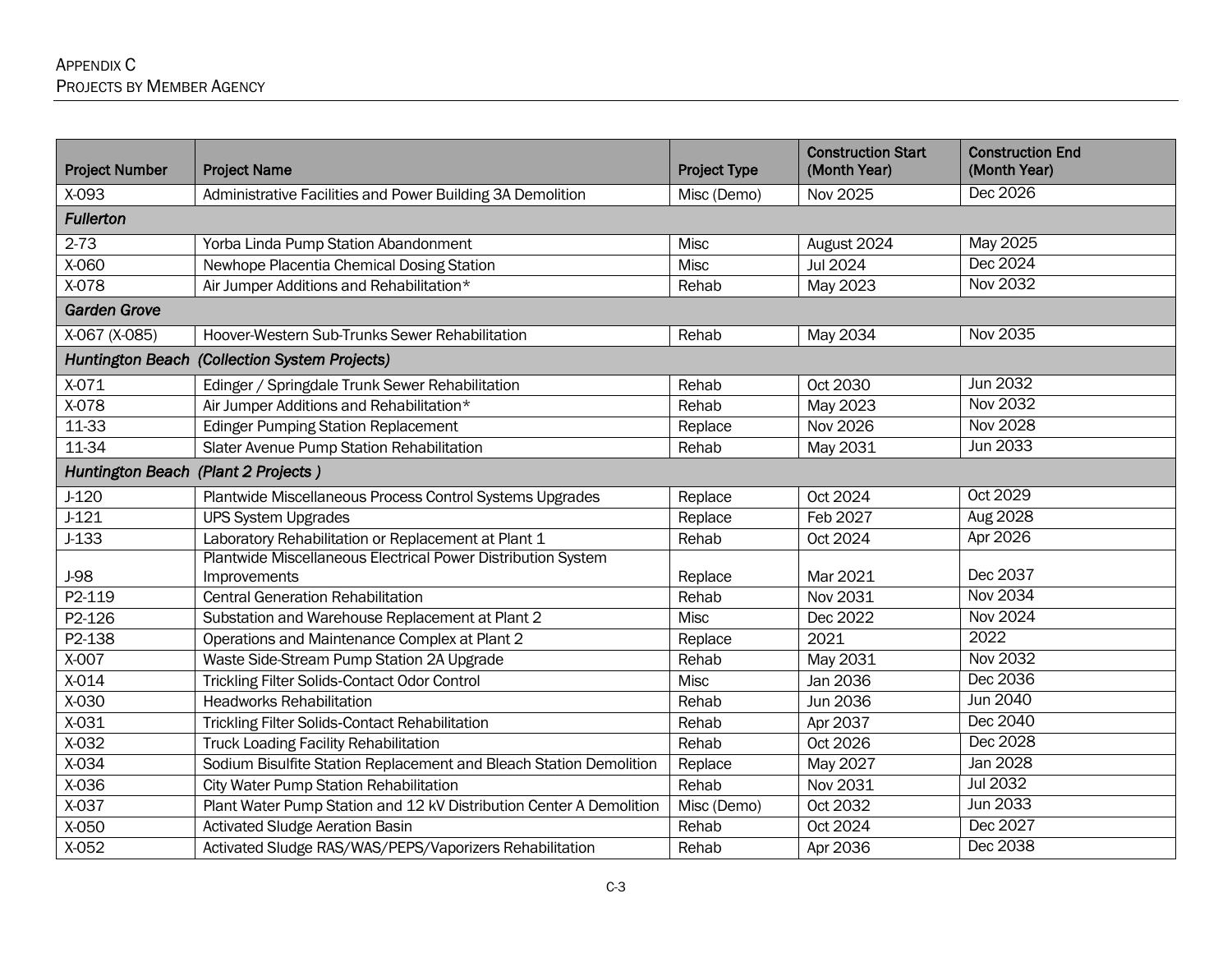| <b>Project Number</b> | <b>Project Name</b>                                        | <b>Project Type</b> | <b>Construction Start</b><br>(Month Year) | <b>Construction End</b><br>(Month Year) |  |
|-----------------------|------------------------------------------------------------|---------------------|-------------------------------------------|-----------------------------------------|--|
| X-054                 | Waste Side-Stream Pump Station C Rehabilitation            | Rehab               | Oct 2026                                  | Dec 2027                                |  |
|                       | Plantwide Miscellaneous Yard Structures Rehabilitation or  |                     |                                           |                                         |  |
| X-057                 | Replacement                                                | <b>Misc</b>         | May 2025                                  | Dec 2039                                |  |
| X-058                 | Plantwide Miscellaneous Yard Piping Replacement            | Replace             | May 2025                                  | Dec 2039                                |  |
| X-059                 | Plantwide Miscellaneous Tunnels Rehabilitation             | Rehab               | May 2025                                  | Dec 2039                                |  |
| <b>Irvine</b>         |                                                            |                     |                                           |                                         |  |
| 7-64                  | Main Street Pump Station Rehabilitation                    | Rehab               | Sep 2031                                  | Sep 2033                                |  |
| $7 - 65$              | Gisler-Red Hill Interceptor Rehabilitation                 | Rehab               | Sep 2022                                  | Dec 2024                                |  |
| 7-66                  | Sunflower and Red Hill Interceptor Rehab/Repair            | Rehab               | Mar 2021                                  | May 2022                                |  |
| La Habra              |                                                            |                     |                                           |                                         |  |
| X-061                 | Imperial Highway Relief Interceptor Rehabilitation         | Rehab               | Dec 2036                                  | Dec 2038                                |  |
| $X-078$               | Air Jumper Additions and Rehabilitation*                   | Rehab               | May 2023                                  | <b>Nov 2032</b>                         |  |
| La Mirada             |                                                            |                     |                                           |                                         |  |
| $X-078$               | Air Jumper Additions and Rehabilitation*                   | Rehab               | May 2023                                  | <b>Nov 2032</b>                         |  |
| La Palma              |                                                            |                     |                                           |                                         |  |
| X-078                 | Air Jumper Additions and Rehabilitation*                   | Rehab               | May 2023                                  | Nov 2032                                |  |
| <b>Newport Beach</b>  |                                                            |                     |                                           |                                         |  |
| 5-66                  | Crystal Cove Pumping Station Upgrade and Rehabilitation    | Rehab               | Jan 2037                                  | Feb 2038                                |  |
| 5-68                  | Newport Beach Pump Station Odor Control Improvements       | <b>Misc</b>         | Mar 2021                                  | <b>Jun 2023</b>                         |  |
| $7 - 63$              | MacArthur Pump Station Rehabilitation                      | Rehab               | Nov 2031                                  | May 2033                                |  |
| 7-68                  | MacArthur Dual Force Main Improvements                     | Rehab               | Dec 2022                                  | Jan 2024                                |  |
| X-022                 | 15th Street Pump Station Rehabilitation                    | Rehab               | Oct 2036                                  | Dec 2037                                |  |
| X-023                 | Lido Pump Station Rehabilitation                           | Rehab               | Jun 2031                                  | Dec 2032                                |  |
| X-024                 | Rocky Point Pump Station Rehabilitation                    | Rehab               | Oct 2036                                  | Dec 2037                                |  |
| X-025                 | <b>Bitter Point Pump Station Rehabilitation</b>            | Rehab               | Feb 2037                                  | Apr 2038                                |  |
| X-041                 | A Street Pump Station Rehabilitation                       | Rehab               | Oct 2036                                  | Dec 2037                                |  |
| $X-078$               | Air Jumper Additions and Rehabilitation*                   | Rehab               | May 2023                                  | <b>Nov 2032</b>                         |  |
| Orange                |                                                            |                     |                                           |                                         |  |
| $2 - 49$              | <b>Taft Branch Sewer Improvements</b>                      | Replace             | Feb 2028                                  | Sept 2029                               |  |
| X-065                 | Tustin-Orange Interceptor Sewer at Reach 17 Rehabilitation | Rehab               | Dec 2031                                  | Dec 2032                                |  |